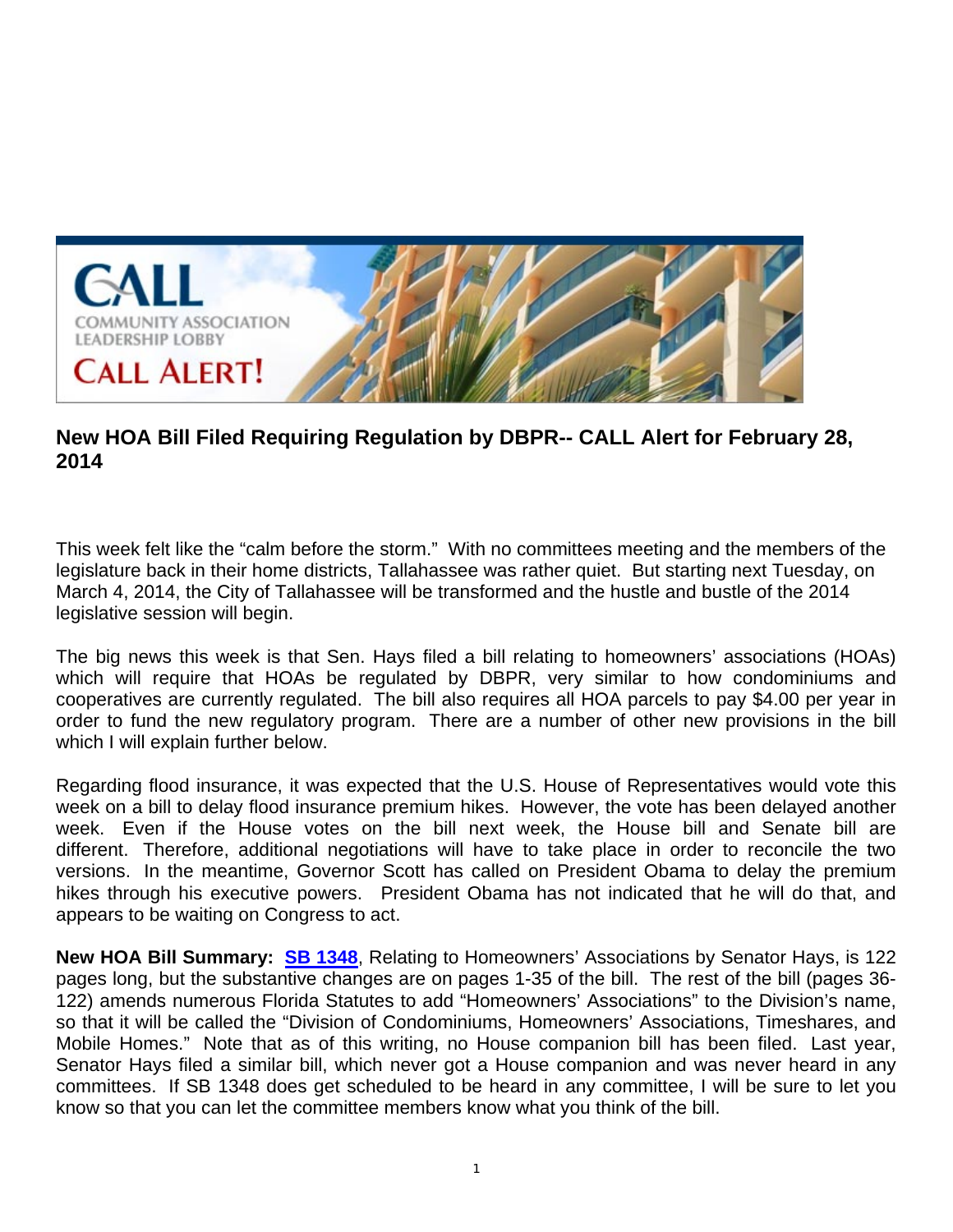The following is a summary of the main impacts of the bill:

- Provides that regulatory oversight of HOAs is necessary to ensure compliance with federal and state laws and local ordinances and to make sure there is a system of "checks and balances" in order to prevent abuses by "governing authorities."
- Provides that Chapter 720 is not intended to impair contract rights created before June 14, 1995. (Therefore, contract rights created after June 14, 1995 can be impaired).
- Gives Division jurisdiction to enforce compliance with Chapter 720 and the "adopted rules" relating to HOAs.
- Gives Division the authority to investigate complaints when the association is still under developer control as well as after the association has been turned over to the owners. After turnover, the Division's jurisdiction is limited to financial issues, elections, and official records access.
- Gives the Division the authority to levy civil penalties against the developer, the association, and individual officers and board members.
- Effective January 1, 2015, requires a \$4.00 per unit fee in order to fund the new regulatory program. Beginning on January 1, 2016, the Division may increase the fee to reflect changes in the cost of living under s. 401(a)(17) of the IRS.
- Requires 14 days notice by mail of the board meeting at which special assessments, "increases in assessments, or amendments to governing documents" will be considered, regardless of contrary notice requirements in a governing document.
- Provides that fines may only be levied if the association was authorized by its "original governing documents to impose fines."
- Removes the provision which allows a lien to be filed if the fine is \$1000 or more. In other words, it removes any ability of an HOA to file a lien for fines.
- Unless otherwise provided by the governing documents or by law, the articles of incorporation and bylaws may be amended by two-thirds of the voting interests of the association, and the declaration may be amended by "the affirmative vote of parcel owners representing two-thirds of the voting interests of the affected parcels."
- If bylaws are silent, the annual meeting and all other member meetings shall be held within 45 miles of the association property.
- Prohibits general proxies for most homeowners' association votes (for example, votes to waive or reduce reserves, votes to waive the financial reporting requirements, votes to amend the declaration, articles and bylaws) and requires a "condo-style" two-notice, two-envelope secret ballot election process (for HOAs of 10 or more parcels).
- Voting interests or consent rights allocated to a parcel owned by the association may not be exercised or considered for any purpose, whether for a quorum, an election, or otherwise.